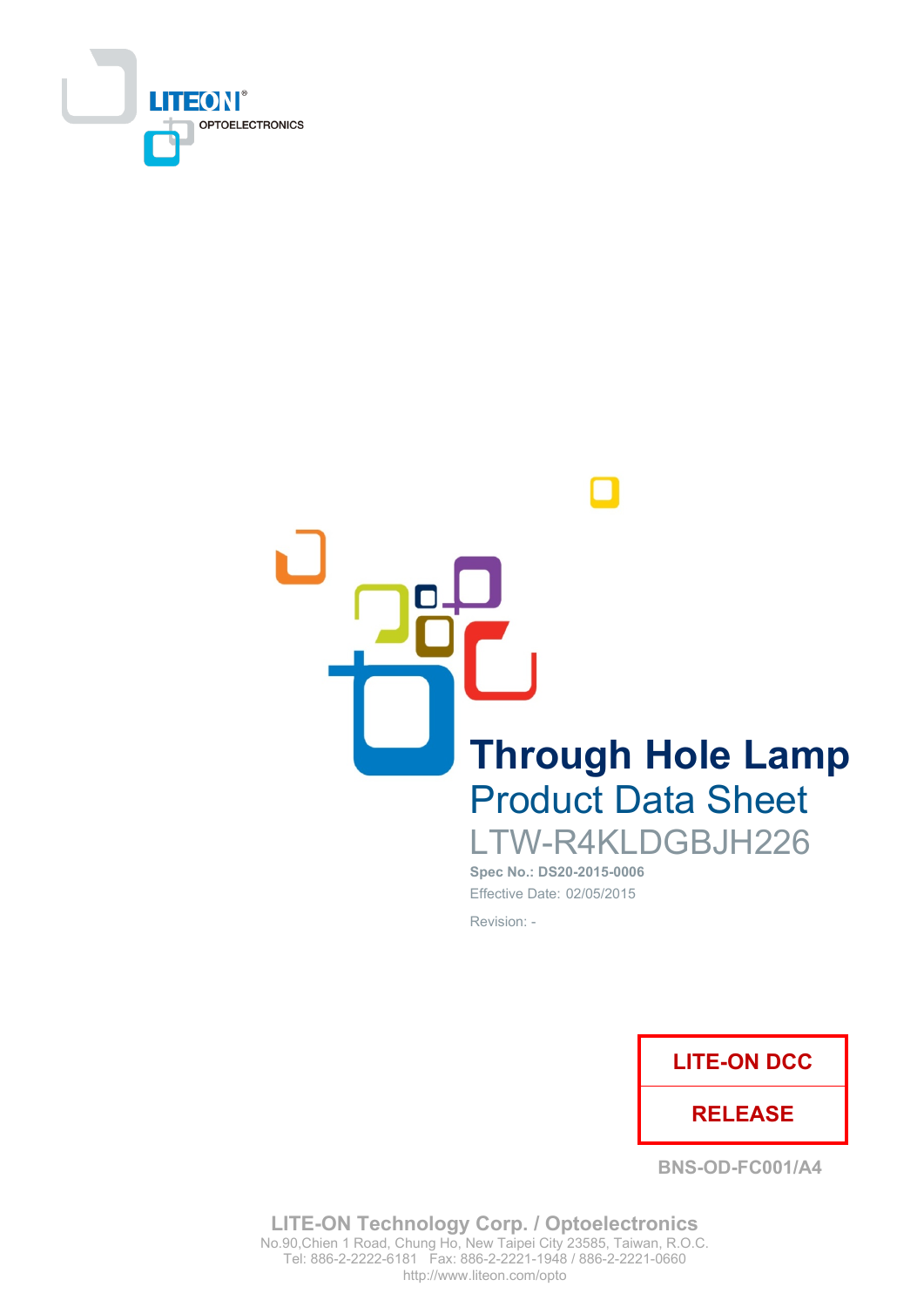



Through Hole Lamp LTW-R4KLDGBJH226

# **Through Hole Lamp**

# LTW-R4KLDGBJH226

| Rev  | <b>Description</b>                           | <b>By</b>  | <b>Date</b> |  |  |  |
|------|----------------------------------------------|------------|-------------|--|--|--|
| P001 | Preliminary Specification (RDR-20141390-02)  | Javy Huang | 12/23/2014  |  |  |  |
|      |                                              |            |             |  |  |  |
|      |                                              |            |             |  |  |  |
|      |                                              |            |             |  |  |  |
|      |                                              |            |             |  |  |  |
|      |                                              |            |             |  |  |  |
|      | Above data for PD and Customer tracking only |            |             |  |  |  |
|      | New specification and upload on OPNC         | Chalerm Ya | 01/23/2015  |  |  |  |
|      |                                              |            |             |  |  |  |
|      |                                              |            |             |  |  |  |
|      |                                              |            |             |  |  |  |
|      |                                              |            |             |  |  |  |
|      |                                              |            |             |  |  |  |

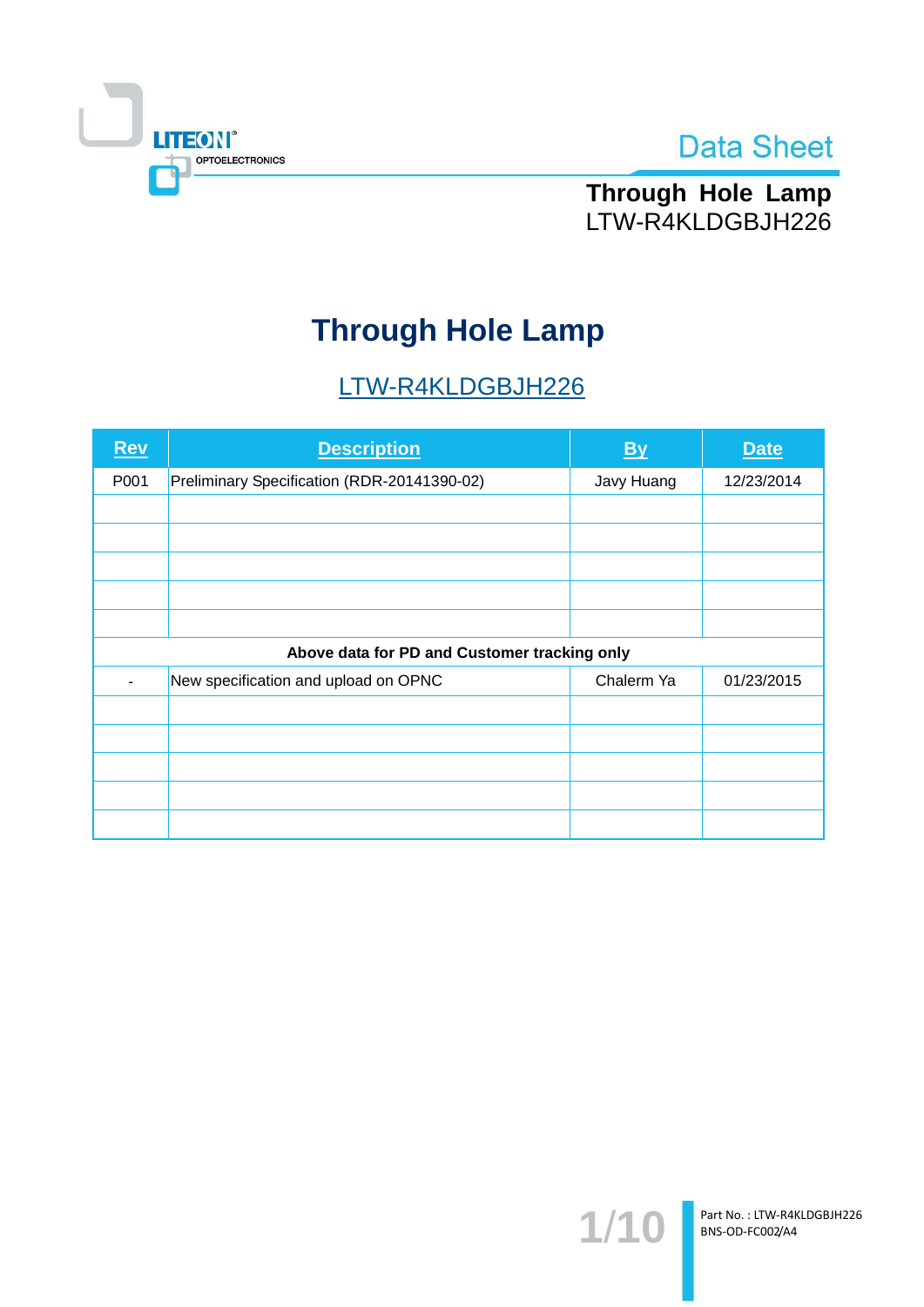

# **Through Hole Lamp** LTW-R4KLDGBJH226

### 1. Description

CBI (Circuit Board Indicator) is a black plastic right angle Holder (Housing) which mates with Lite-On LED lamps. Lite-On CBI is available in a wide variety of packages, including top-view (Spacer) or right angle and horizontal or vertical arrays which is stackable and easy to assembly.

### 1.1. Features

- Designed for ease in circuit board assembly  $\blacksquare$
- Black case enhance contrast ratio  $\blacksquare$
- Low power consumption & High efficiency  $\blacksquare$
- $\blacksquare$ Lead free product & RoHS Compliant
- LED emitted color is InGaN white with white diffused  $\blacksquare$ Lens

### **1.2. Applications**

- Computer
- Communication
- Consumer
- Industrial

### **2. Outline Dimensions**



### Notes:

- 1. All dimensions are in millimeters (inches).
- 2. Tolerance is ±0.25mm (.010") unless otherwise noted.
- 3. The Holder (Housing) material is plastic black (PA9T).
- 4. The LED lamp is white color.
- 5. Specifications are subject to change without notice.

 $2/1$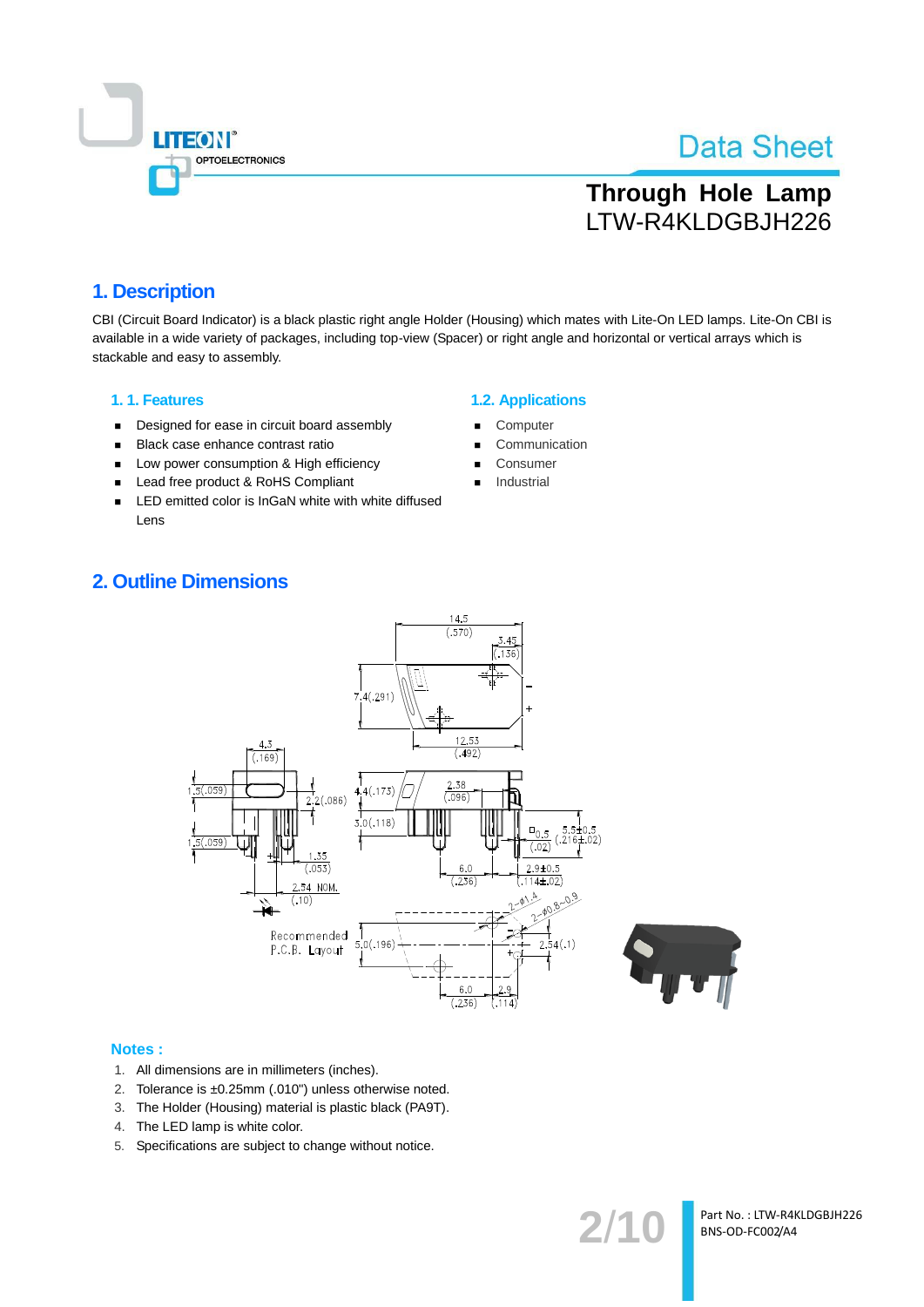

# Through Hole Lamp LTW-R4KLDGBJH226

# 3. Absolute Maximum Ratings at TA=25°C

| <b>Parameter</b>                                  | <b>Maximum Rating</b>                 | <b>Unit</b>    |  |
|---------------------------------------------------|---------------------------------------|----------------|--|
| Power Dissipation                                 | 108                                   | mW             |  |
| <b>Peak Forward Current</b>                       |                                       |                |  |
| (Duty Cycle $\leq$ 1/10, Pulse Width $\leq$ 10ms) | 100                                   | mA             |  |
| <b>DC Forward Current</b>                         | 30                                    | mA             |  |
| Derating Linear From 30°C                         | 0.45                                  | $mA^{\circ}$ C |  |
| <b>Operating Temperature Range</b>                | -40 $^{\circ}$ C to + 85 $^{\circ}$ C |                |  |
| Storage Temperature Range                         | $-40^{\circ}$ C to + 100 $^{\circ}$ C |                |  |
| <b>Lead Soldering Temperature</b>                 |                                       |                |  |
| $[2.0$ mm $(.079")$ From Body]                    | 260°C for 5 Seconds Max.              |                |  |

# 4. Electrical / Optical Characteristics at TA=25°C

| <b>Parameter</b>                | <b>Symbol</b> | Min. | Typ.   | Max. | <b>Unit</b> | <b>Test Condition</b>                            |
|---------------------------------|---------------|------|--------|------|-------------|--------------------------------------------------|
| Luminous Intensity              | IV            | 140  | 300    | 520  | mcd         | $IF = 20mA$<br>Note 1,3,4                        |
|                                 |               |      | H: 130 |      | deg         | Note 2 (Fig.6)                                   |
| Viewing Angle                   | $2\theta$ 1/2 |      | V: 120 |      |             |                                                  |
|                                 | $\mathsf{x}$  |      | 0.30   |      |             | $IF = 20mA$ , Note 5                             |
| <b>Chromaticity Coordinates</b> | у             |      | 0.29   |      |             | Hue Spec. Table &<br><b>Chromaticity Diagram</b> |
| <b>Forward Voltage</b>          | <b>VF</b>     | 2.8  | 3.2    | 3.6  | V           | $IF = 20mA$                                      |
| <b>Reverse Current</b>          | IR.           |      |        | 10   | μA          | $VR = 5V$                                        |

### **NOTE:**

1. Luminous intensity is measured with a light sensor and filter combination that approximates the CIE eye-response curve.

2. 01/2 is the off-axis angle at which the luminous intensity is half the axial luminous intensity.

3. Iv classification code is marked on each packing bag.

4. The Iv guarantee must be included with ±15% testing tolerance.

5. The chromaticity coordinates (x, y) is derived from the 1931 CIE chromaticity diagram..

6. Reverse voltage (VR) condition is applied for IR test only. The device is not designed for reverse operation.

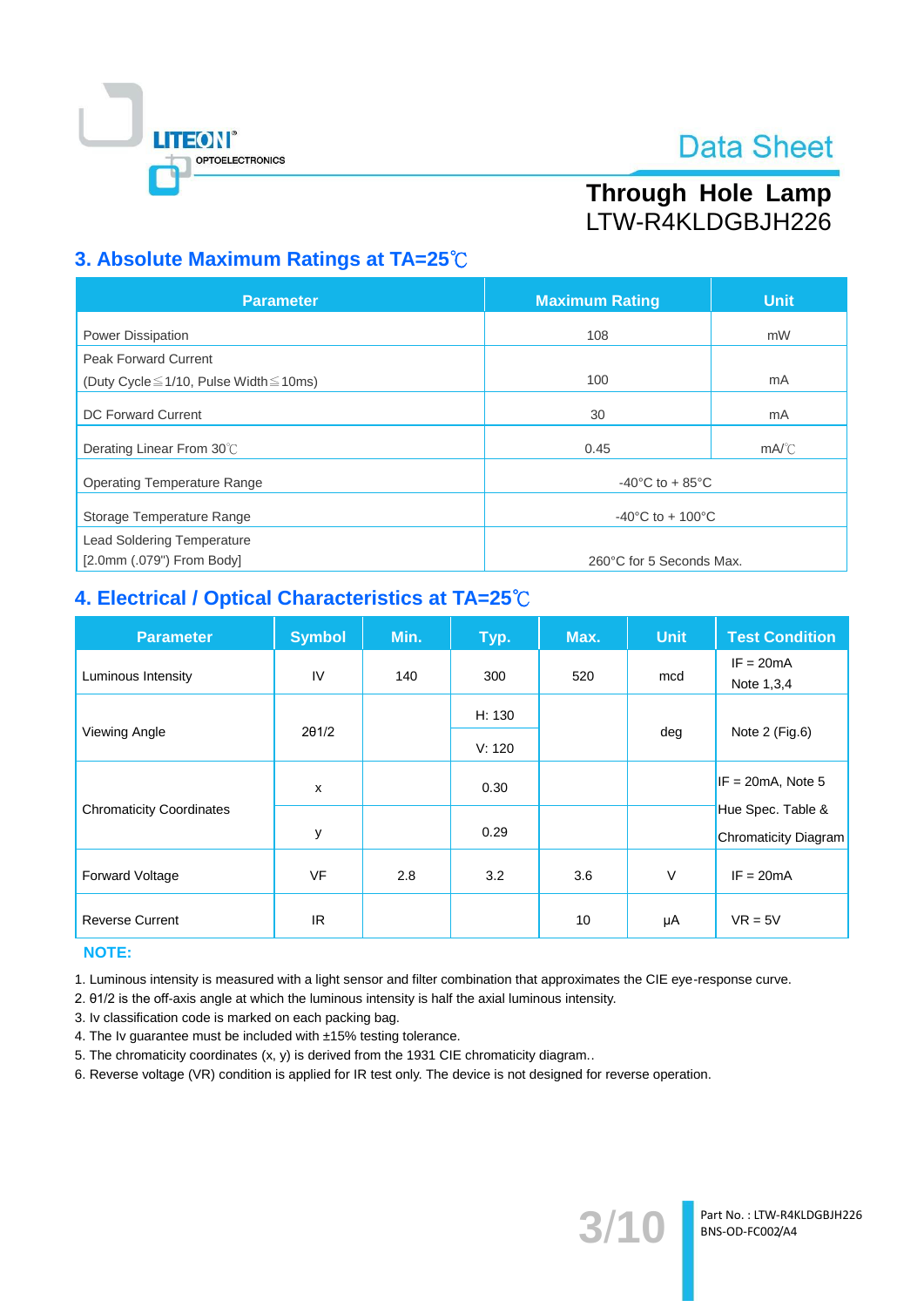

Through Hole Lamp LTW-R4KLDGBJH226

### 5. Typical Electrical / Optical Characteristics Curves

(25℃ Ambient Temperature Unless Otherwise Noted)





Fig.6 Spatial Distribution

 $4/1$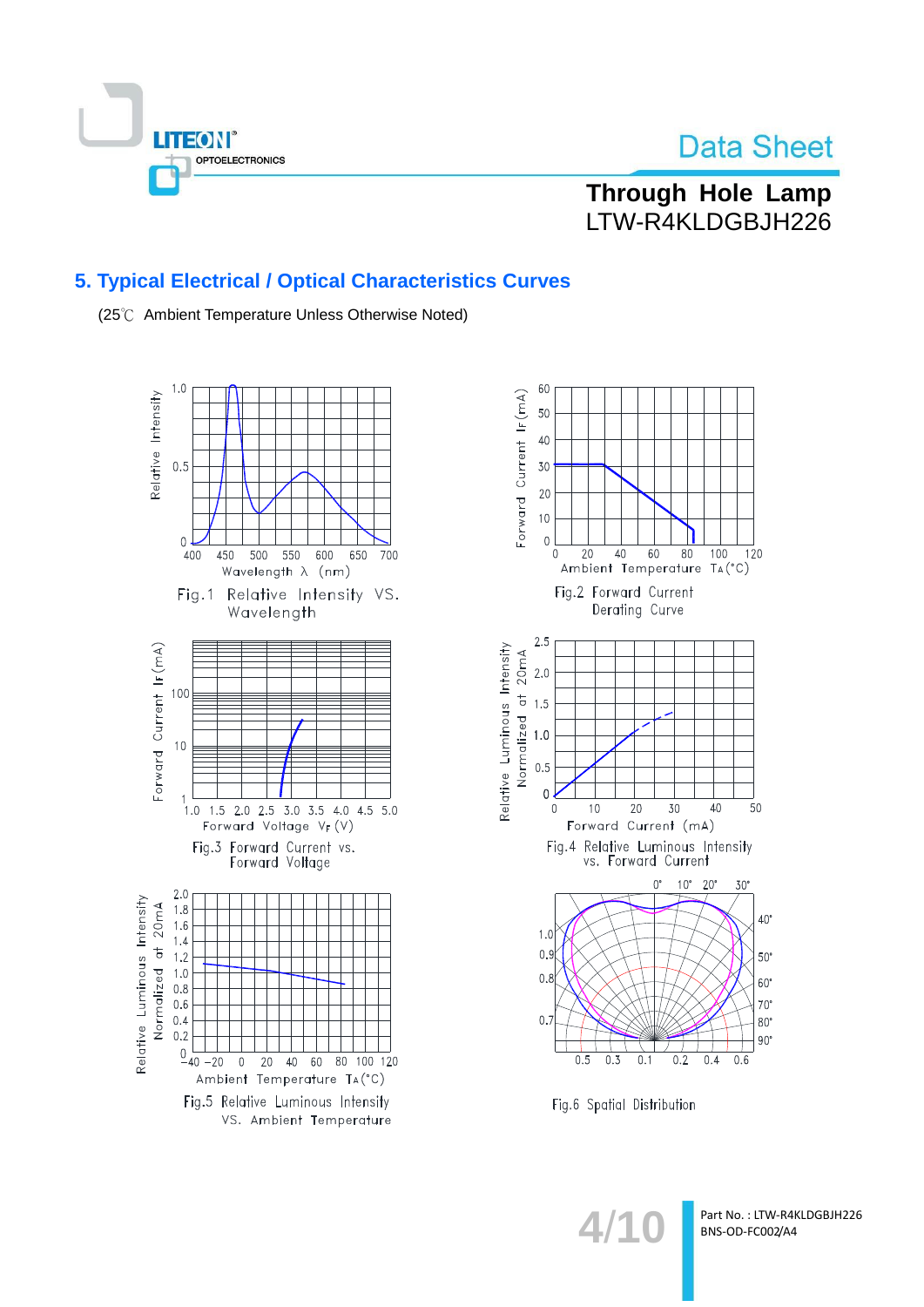

# **Through Hole Lamp** LTW-R4KLDGBJH226

### **6. Packing Spec.**

400, 200 or 100 pcs per packing bag

|                                                                             |                                                               | $170$ mm                                                                                                                                                                                                                                    |
|-----------------------------------------------------------------------------|---------------------------------------------------------------|---------------------------------------------------------------------------------------------------------------------------------------------------------------------------------------------------------------------------------------------|
|                                                                             | <b>ILITEON</b> LITE-ON ELECTRONICS (THAILAND) CO., LTD.       |                                                                                                                                                                                                                                             |
| LOT NO<br>MATERIAL NO.<br><b>BATCH</b><br><b>CUSTOMER</b><br>CUS.PART NO. : | <b>THE REAL PROPERTY</b>                                      | LOT 300<br>MATERIAL RD<br><b>BATCH</b><br><b>COSTERE</b><br><b>CUSPART NO</b><br><b>GETANOFIS</b>                                                                                                                                           |
| QUANTITY<br><b>MACHINE</b>                                                  | DINININ                                                       | MACHINE<br>COMMER<br>LITHDEE<br><b>ATTENTION</b><br><b>CONTRACTOR</b><br>OWNER                                                                                                                                                              |
| COMMENT<br>DATE CODE                                                        | <b>HILL Pb-free/RoHS</b><br>2003/06/20<br>16:19:47<br>TLMP002 | Product of country to spanyour<br>awa ku tatis talam takan katalog Probinty<br>Paticality of the case that as only make at all<br>spiral for conference away any case detay a<br>also declines some appartmentals<br>troub called the lands |

### 10 packing bags per inner carton Total 4,000 pcs per inner carton



8 Inner cartons per outer carton Total 32,000 pcs per outer carton In every shipping lot, only the last pack will be non-full packing



Part No.: LTW-R4KLDGBJH226 BNS-OD-FC002/A4

 $5/1$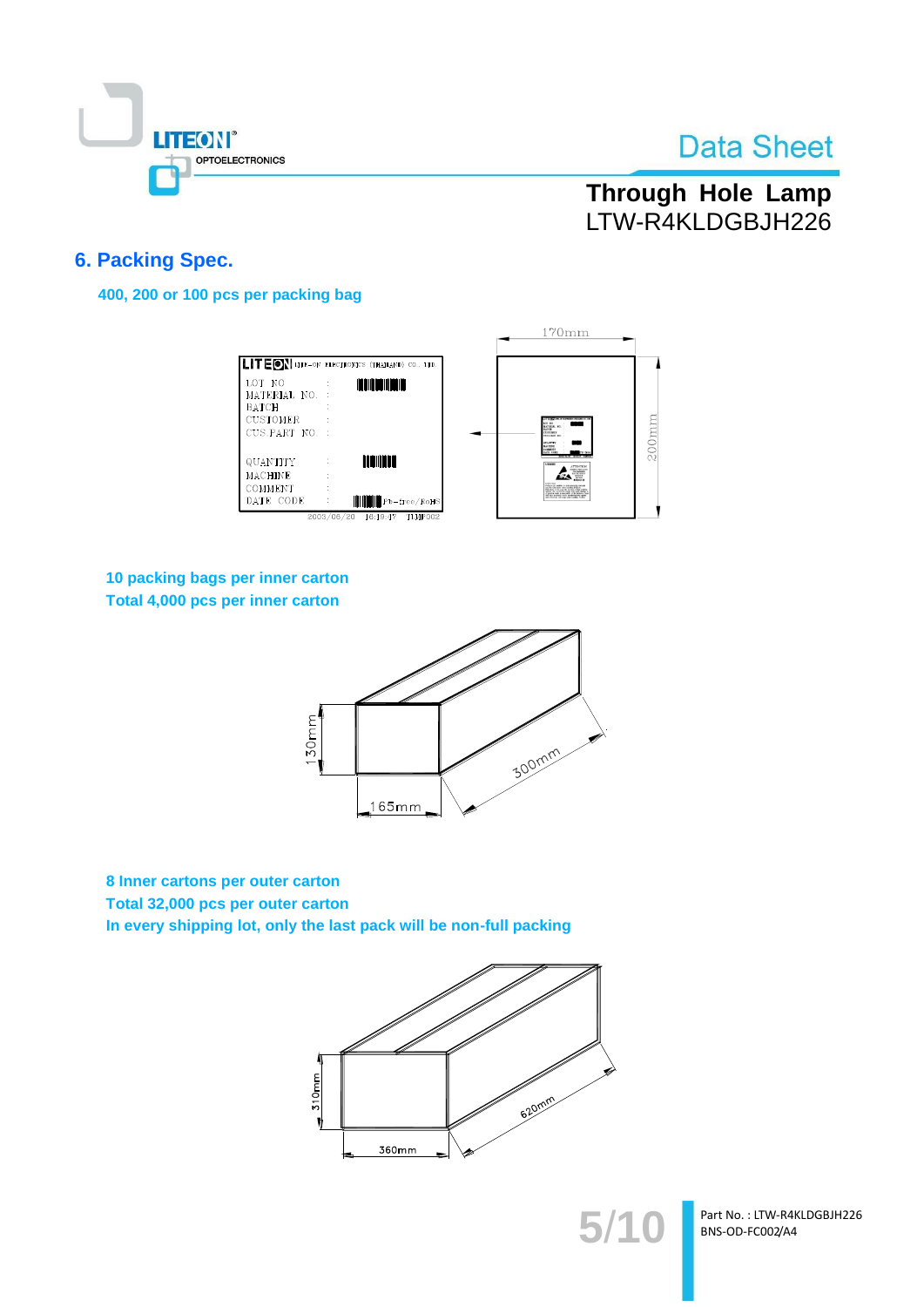

# Through Hole Lamp<br>LTW-R4KLDGBJH226

## **7. Bin Table Specification**

| Luminous Intensity Iv (mcd) IF@20mA |      |      |  |  |  |
|-------------------------------------|------|------|--|--|--|
| <b>Bin Code</b>                     | Min. | Max. |  |  |  |
| G                                   | 140  | 180  |  |  |  |
| H                                   | 180  | 240  |  |  |  |
| J                                   | 240  | 310  |  |  |  |
| К                                   | 310  | 400  |  |  |  |
|                                     | 400  | 520  |  |  |  |

Note: Tolerance of each bin limit is ±15%

| <b>Hue Ranks</b> | Chromaticity Coordinates, CC(x, y), IF@20mA |        |        |        |        |
|------------------|---------------------------------------------|--------|--------|--------|--------|
|                  | X                                           | 0.2700 | 0.2900 | 0.2900 | 0.2700 |
| <b>B1</b>        | y                                           | 0.2455 | 0.2735 | 0.3060 | 0.2785 |
|                  | X                                           | 0.2700 | 0.2900 | 0.2900 | 0.2700 |
| <b>B2</b>        | y                                           | 0.2130 | 0.2410 | 0.2735 | 0.2455 |
|                  | X                                           | 0.2900 | 0.3100 | 0.3100 | 0.2900 |
| C <sub>1</sub>   | y                                           | 0.2735 | 0.3030 | 0.3355 | 0.3060 |
| C <sub>2</sub>   | X                                           | 0.2900 | 0.3100 | 0.3100 | 0.2900 |
|                  | y                                           | 0.2410 | 0.2705 | 0.3030 | 0.2735 |
| D <sub>1</sub>   | X                                           | 0.3100 | 0.3300 | 0.3300 | 0.3100 |
|                  | y                                           | 0.3030 | 0.3325 | 0.3650 | 0.3355 |
| D <sub>2</sub>   | X                                           | 0.3100 | 0.3300 | 0.3300 | 0.3100 |
|                  | y                                           | 0.2705 | 0.3000 | 0.3325 | 0.3030 |

Note: Color Coordinates Measurement allowance is ±0.01

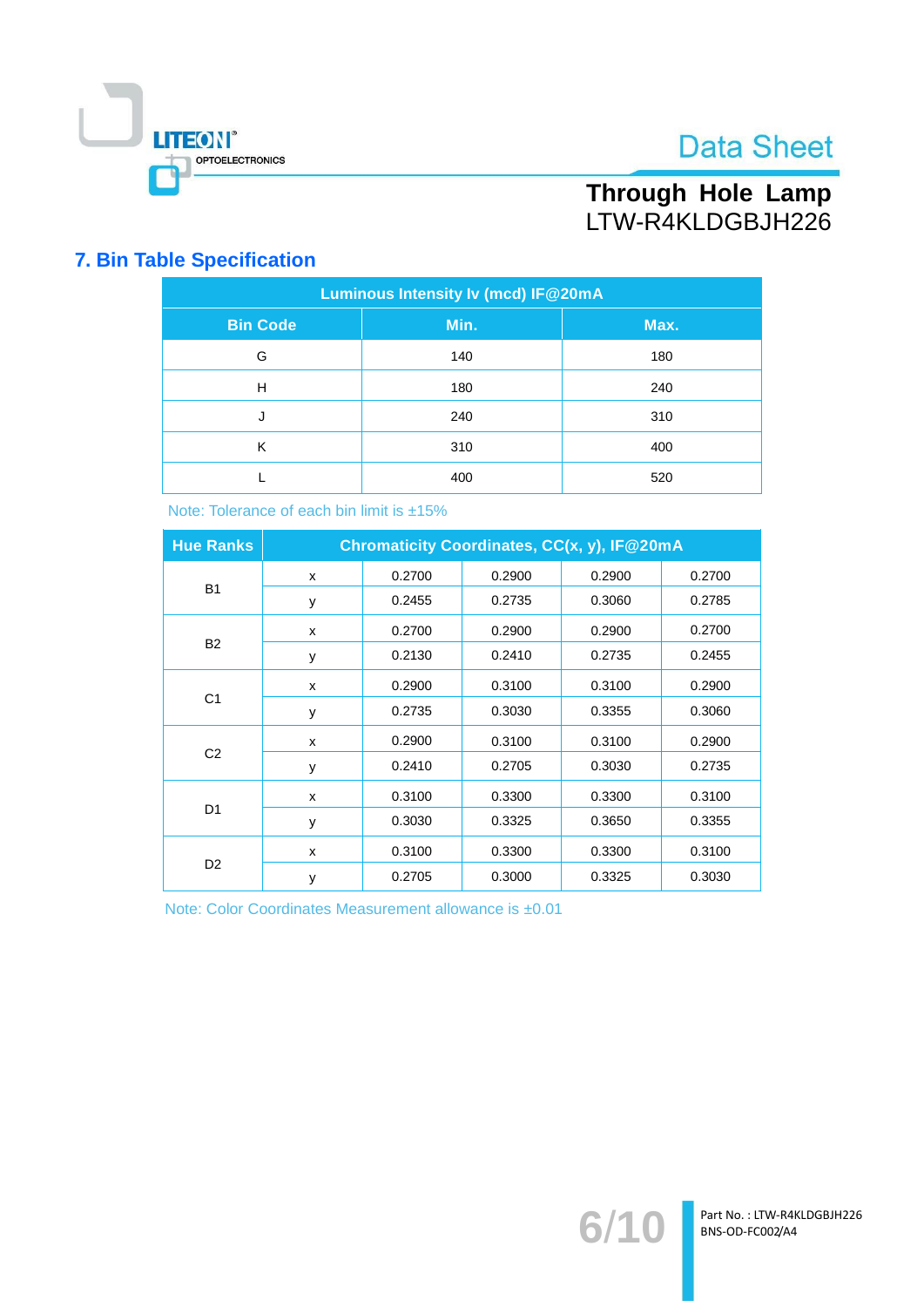



Through Hole Lamp<br>LTW-R4KLDGBJH226

### **C.I.E. 1931 Chromaticity Diagram**



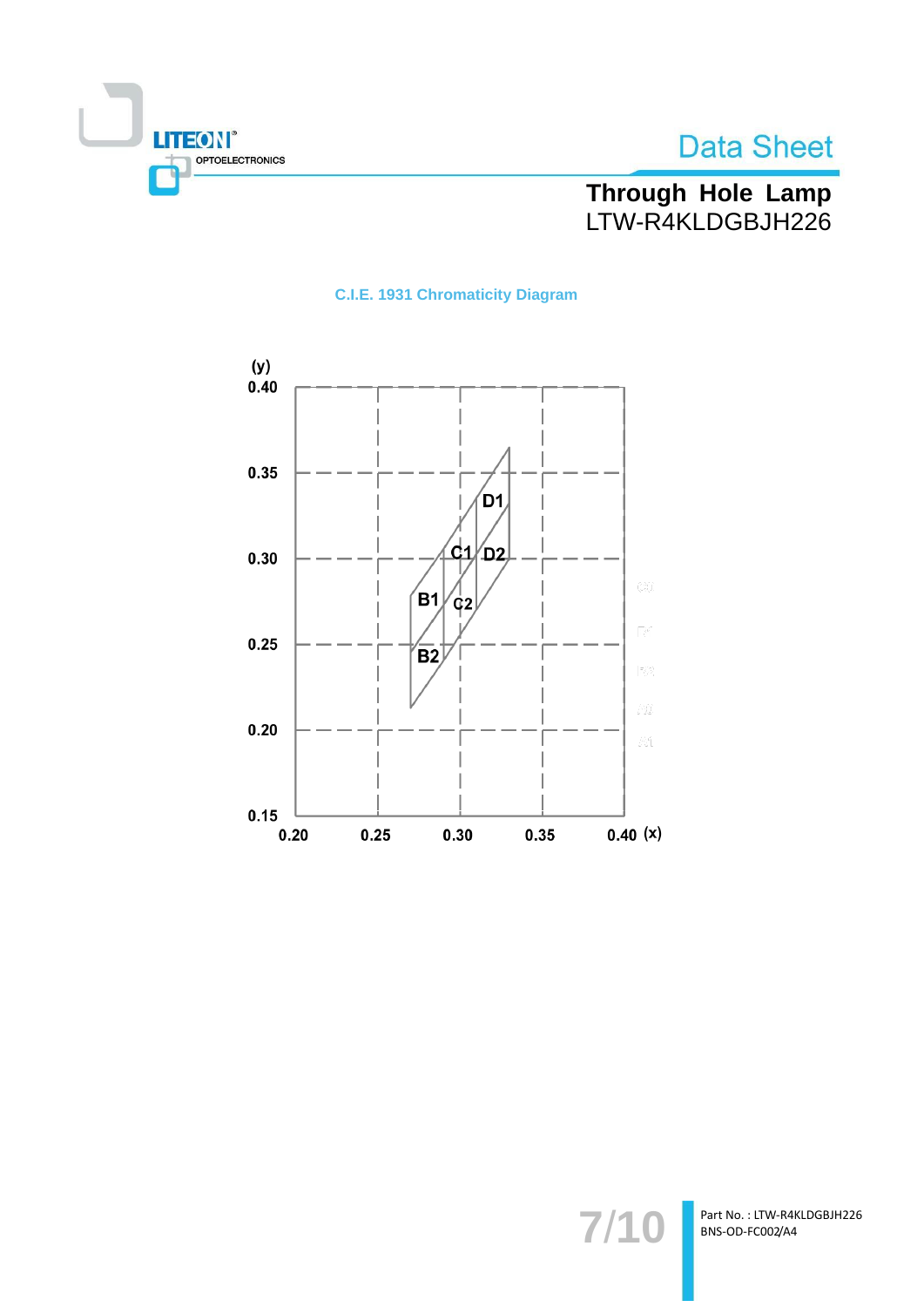

# **Through Hole Lamp** LTW-R4KLDGBJH226

### **8. CAUTIONS**

### **8.1. Application**

This LED lamp is good for application of indoor and outdoor sign, also ordinary electronic equipment.

#### 8.2. Storage

The storage ambient for the LEDs should not exceed 30°C temperature or 70% relative humidity. It is recommended that LEDs out of their original packaging are used within three months. For extended storage out of their original packaging, it is recommended that the LEDs be stored in a sealed container with appropriate desiccant or in desiccators with nitrogen ambient.

### 8.3. Cleaning

Use alcohol-based cleaning solvents such as isopropyl alcohol to clean the LEDs if necessary.

#### 8.4. Lead Forming & Assembly

During lead forming, the leads should be bent at a point at least 3mm from the base of LED lens. Do not use the base of the lead frame as a fulcrum during forming. Lead forming must be done before soldering, at normal temperature. During assembly on PCB, use minimum clinch force possible to avoid excessive mechanical stress.

#### 8.5. Soldering

When soldering, leave a minimum of 2mm clearance from the base of the lens/Holder to the soldering point. Dipping the lens/Holder into the solder must be avoided. Do not apply any external stress to the lead frame during soldering while the LED is at high temperature.

#### **Recommended soldering conditions:**

| <b>Soldering iron</b>         |                                                           | <b>Wave soldering</b>                    |                                                                        |  |
|-------------------------------|-----------------------------------------------------------|------------------------------------------|------------------------------------------------------------------------|--|
| Temperature<br>Soldering time | $350^{\circ}$ C Max.<br>3 seconds Max.<br>(one time only) | Pre-heat<br>Pre-heat time<br>Solder wave | $120^{\circ}$ C Max.<br>100 seconds Max.<br>$260^{\circ}$ C Max.       |  |
| Position                      | No closer than 2mm<br>from the base of the epoxy bulb     | Soldering time<br>Dipping Position       | 5 seconds Max.<br>No lower than 2mm from the<br>base of the epoxy bulb |  |

Note: Excessive soldering temperature and/or time might result in deformation of the LED lens or catastrophic failure of the LED.

#### 8.6. Drive Method

An LED is a current-operated device. In order to ensure intensity uniformity on multiple LEDs connected in parallel in an application, it is recommended that a current limiting resistor be incorporated in the drive circuit, in series with each LED as shown in Circuit A below.





**Circuit model (B)** 



(A) Recommended circuit

(B) The brightness of each LED might appear different due to the differences in the I-V characteristics of those LEDs.

Part No.: LTW-R4KLDGBJH226 BNS-OD-FC002/A4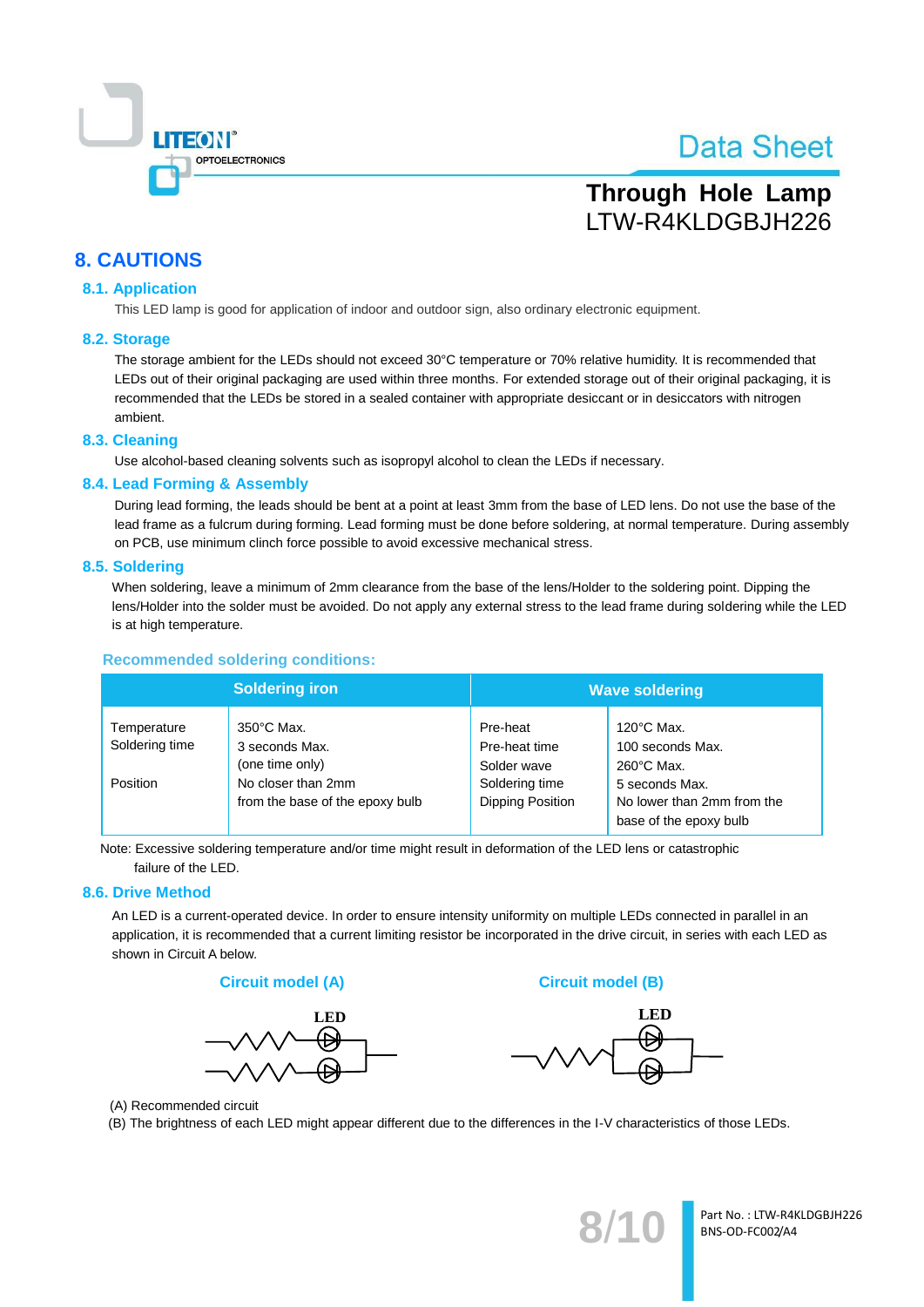

# **Through Hole Lamp** LTW-R4KLDGBJH226

### 8.7. ESD (Electrostatic Discharge)

### Static Electricity or power surge will damage the LED. **Suggestions to prevent ESD damage:**

- Use a conductive wrist band or anti- electrostatic glove when handling these LEDs
- All devices, equipment, and machinery must be properly grounded
- Work tables, storage racks, etc. should be properly grounded
- Use ion blower to neutralize the static charge which might have built up on surface of the LEDs plastic lens as a result of friction between LEDs during storage and handing

#### **Suggested checking list:**

#### **Training and Certification**

8.7.1.1. Everyone working in a static-safe area is ESD-certified?

8.7.1.2. Training records kept and re-certification dates monitored?

#### **Static-Safe Workstation & Work Areas**

8.7.2.1. Static-safe workstation or work-areas have ESD signs?

- 8.7.2.2. All surfaces and objects at all static-safe workstation and within 1 ft measure less than 100V?
- 8.7.2.3. All ionizer activated, positioned towards the units?
- 8.7.2.4. Each work surface mats grounding is good?

#### **Personnel Grounding**

- 8.7.3.1. Every person (including visitors) handling ESD sensitive (ESDS) items wear wrist strap, heel strap or conductive shoes with conductive flooring?
- 8.7.3.1. If conductive footwear used, conductive flooring also present where operator stand or walk?
- 8.7.3.2. Garments, hairs or anything closer than 1 ft to ESD items measure less than 100V\*?
- 8.7.3.3. Every wrist strap or heel strap/conductive shoes checked daily and result recorded for all DLs?
- 8.7.3.4. All wrist strap or heel strap checkers calibration up to date?

Note: \*50V for Blue LED.

#### **Device Handling**

8.7.4.1. Every ESDS items identified by EIA-471 labels on item or packaging?

- 8.7.4.2. All ESDS items completely inside properly closed static-shielding containers when not at static-safe workstation?
- 8.7.4.3. No static charge generators (e.g. plastics) inside shielding containers with ESDS items?
- 8.7.4.4. All flexible conductive and dissipative package materials inspected before reuse or recycle?

#### **Others**

- 8.7.5.1. Audit result reported to entity ESD control coordinator?
- 8.7.5.2. Corrective action from previous audits completed?
- 8.7.5.3. Are audit records complete and on file?